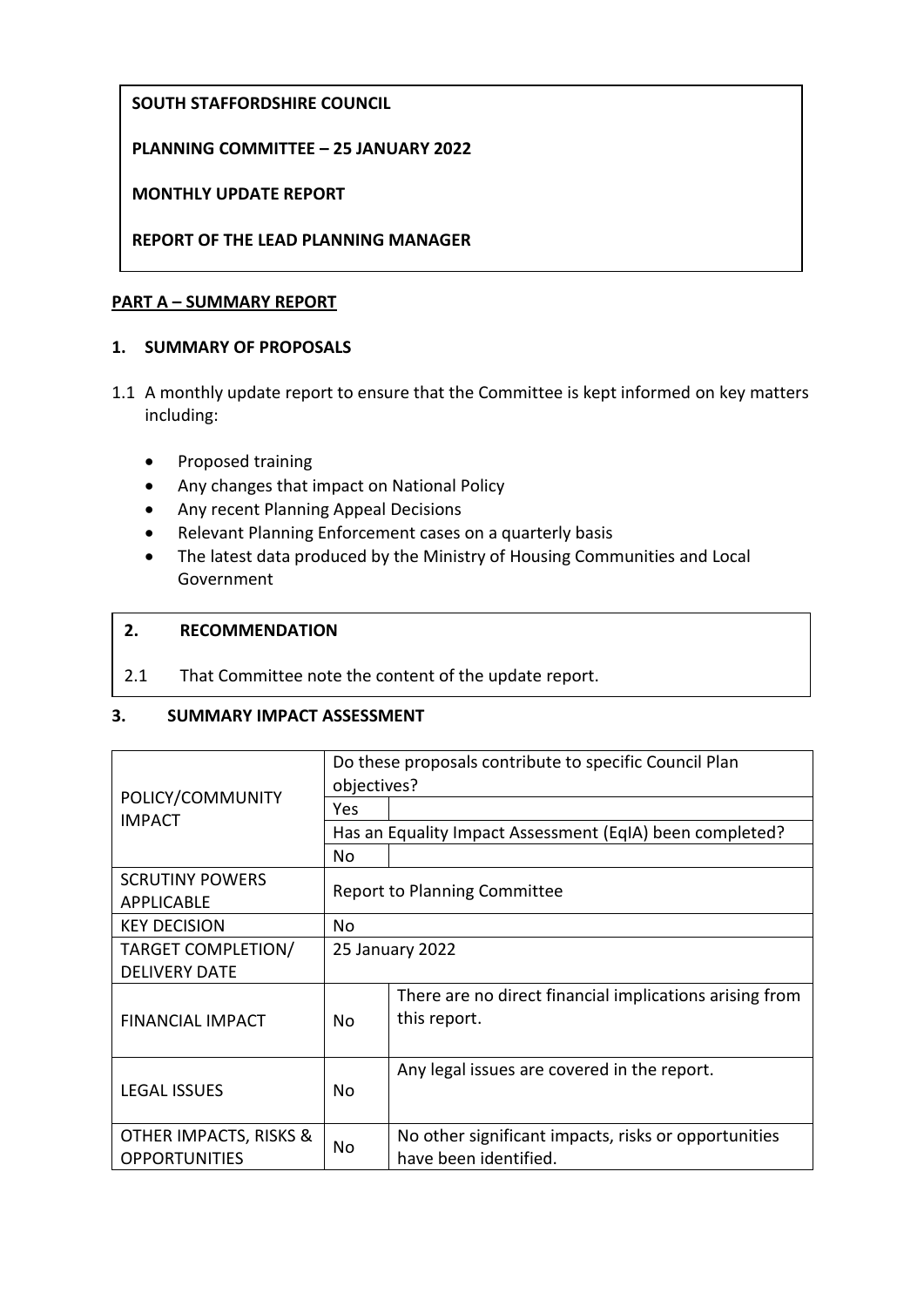#### **PART B – ADDITIONAL INFORMATION**

- 4. INFORMATION
- 4.1 **Future Training –** Changes to Planning Committee were approved at the 26 March 2019 meeting of the Council to reduce committee size from 49 potential members to 21 members. As part of these changes an update report is now being brought to each meeting of the Committee. We have recently circulated 2 surveys to Members; 1 for all Members, and an additional survey for Planning Committee. We've had 29 responses from all Members, and 16 from committee members. A number of suggestions for future training have been put forward and will now be timetabled before future planning committee meetings. Two training sessions, which are open to all Members, have been arranged before January and February's Planning Committee.
	- $\bullet$  25<sup>th</sup> January 2022 5pm 6pm Making Good Decisions Piers Riley-Smith
	- $\bullet$  15<sup>th</sup> February 2022 5pm 6pm Section 106 Agreements Piers Riley-Smith
- 4.2 Further training dates will be arranged to cover permitted development and 'Building Better, Building Beautiful', as requested in the recent Member questionnaire responses. Please let us know if there are other topics on which you would like training. In addition, regular training/refresher sessions on using Public Access will be organised in the New Year.
- 4.3 **Changes in National Policy –** Previous temporary changes to Permitted Development rights, first introduced in 2020 as a temporary measure to boost high streets and small businesses during national restrictions, are being made permanent following a public consultation. As such, pubs, cafes and restaurants will now be able to install gazebos on their own land without planning permission, allowing them to make better use of their outside space all year round. Councils will also be able to permit street markets as required without the need for a planning application, attracting more people to high streets and town centres and boosting local businesses. News here: [https://www.gov.uk/government/news/boost-for-high-streets-and](https://www.gov.uk/government/news/boost-for-high-streets-and-businesses-as-markets-and-outdoor-marquees-allowed-permanently)[businesses-as-markets-and-outdoor-marquees-allowed-permanently](https://www.gov.uk/government/news/boost-for-high-streets-and-businesses-as-markets-and-outdoor-marquees-allowed-permanently)
- 4.4 **Planning Appeal Decisions** every Planning Appeal decision will now be brought to committee for the Committee to consider. There have been 2 appeal decisions since my last report, copies of the decisions are attached as Appendices 1 and 2. These relate to:
	- 1 An appeal against a refusal for a lime tree crown lift and reduce overhanging branches to at Pinewood Heights, Top Road, Acton Trussell. Staffordshire, ST17 0RQ. The appeal was allowed, subject to conditions, because the Inspector concluded that whilst proposed works will have an effect on the amenity value of the tree, the visual impact of the works from the public domain would be negligible. The Inspector also felt that sufficient need for the works has been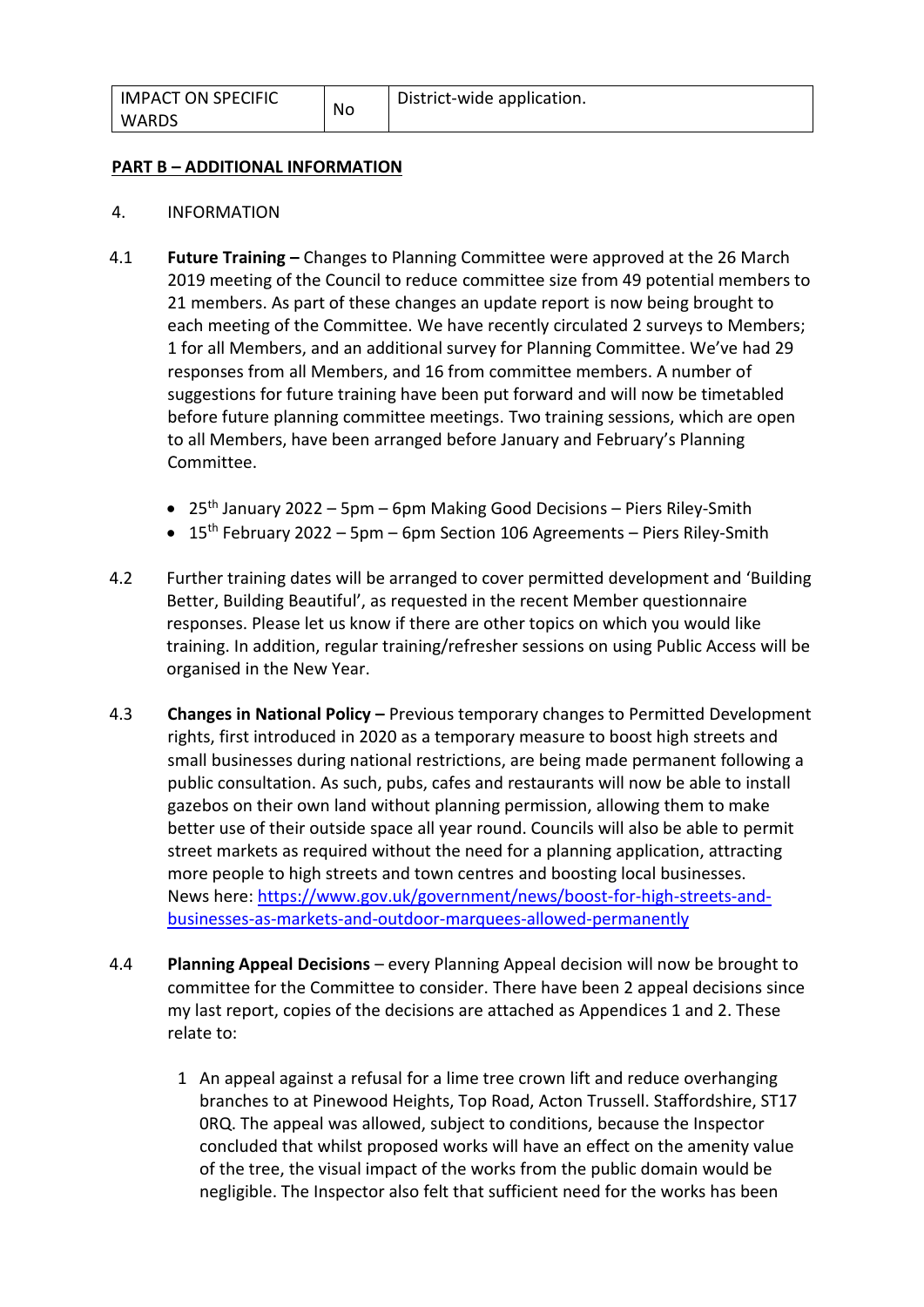demonstrated and that the appeal should be allowed, subject to the constraints set out in the conditions.

- 2 An appeal against a refusal for an extension to an existing stable block to include further stables, hay store, grooming, feed, tack and rugs room together with construction of a manège at Shore Croft, West Wing, Sandy Lane, Hatherton WS11 1RF. The appeal was dismissed because the Inspector concluded that the 'very special circumstances' necessary to justify inappropriate development in the Green Belt do not exist, and that the harm to the Green Belt and character and appearance of the surrounding area would not be outweighed by the benefits from improving the quality of the stabling provision.
- 4.5 In May 2020 the Secretary of State for Transport made an order granting development consent West Midlands Interchange (WMI). Documents can be seen here : [https://infrastructure.planninginspectorate.gov.uk/projects/west](https://infrastructure.planninginspectorate.gov.uk/projects/west-midlands/west-midlands-interchange/)[midlands/west-midlands-interchange/](https://infrastructure.planninginspectorate.gov.uk/projects/west-midlands/west-midlands-interchange/) Officers are now working with the site promoters to understand next steps.
- 4.6 **Relevant Planning Enforcement cases on a quarterly basis** –83.53% of Planning Enforcement cases are currently being investigated within 12 weeks of the case being logged. This is above the target of 80%. The team continues to manage day to day workload through the triaging of cases to ensure that the necessary information is obtained from the complainant regarding the alleged planning breach before a case is logged, however we still have an unusually high and complex caseload within the team. A new planning enforcement assistant, Jenny Thompson, has recently joined the team which has now brought the team back up to full strength. Unauthorised Gypsy and Traveller sites continue to take up a large part of the workload. The team currently has 293 open cases.
- 4.7 **The latest data produced by the Ministry of Ministry of Levelling Up, Housing and Communities –** As members will recall, MHLUHC sets designation targets that must be met regarding both quality and speed of planning decisions. The targets are broken into Major and Non major development. If the targets are not met, then unless exceptional circumstances apply, MHLUHC will "designate" the relevant authority and developers have the option to avoid applying to the relevant designated Local Planning Authority and apply direct, and pay the fees, to the Planning Inspectorate. Details can be seen at [https://assets.publishing.service.gov.uk/government/uploads/system/uploads/attac](https://assets.publishing.service.gov.uk/government/uploads/system/uploads/attachment_data/file/760040/Improving_planning_performance.pdf) hment\_data/file/760040/Improving\_planning\_performance.pdf
- 4.8 We will ensure that the Committee is kept informed of performance against the relevant targets including through the MHLUHC's own data.
- 4.9 For Speed the 2020 target for major developments is that 60% of decisions must be made within the relevant time frame (or with an agreed extension of time) and for non-major it is 70%. For Quality – for 2020 the threshold is 10% for both major and non-major decisions. Current performance is well within these targets and the position as set out on MHLUHC's website will be shown to the Committee at the meeting – the information can be seen on the following link tables: